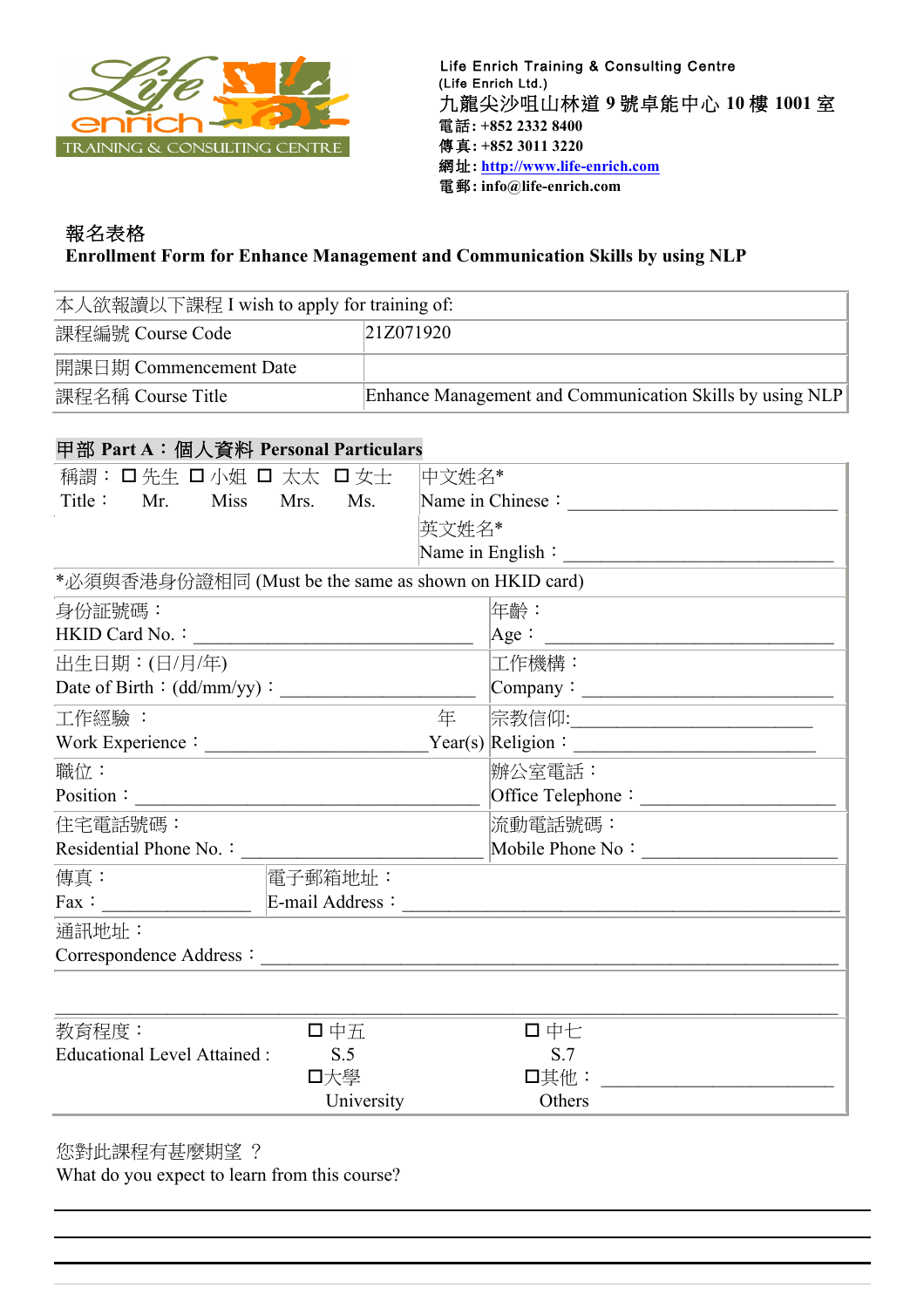

### 乙部 **Part B** :繳費方法 **Methods of Payment**

¨ 支票號碼 Cheque No.:\_\_\_\_\_\_\_\_\_\_\_\_\_\_\_\_\_\_\_\_\_ 銀行 Bank:\_\_\_\_\_\_\_\_\_\_\_\_\_\_\_\_\_\_\_\_\_\_\_\_ □ 轉賬至色彩生活有限公司 滙豐銀行戶口號碼 817-151889-838 □ 現金

\*是否申請持續進修基金: □是 □否

\*注意:首次報讀課程學員,請於遞交本表格的同時,一併遞交「學歷證明副本」。

| 丙部 Part C:得知本課程途徑 Way to know about this program |                    |                                                                                                    |
|--------------------------------------------------|--------------------|----------------------------------------------------------------------------------------------------|
| 口網頁                                              |                    | 口電郵                                                                                                |
| Website :                                        |                    | Email:                                                                                             |
| 口單張                                              | 口報紙                | 口雜誌                                                                                                |
| Leaflet                                          | Newspaper $\colon$ | Magazine:                                                                                          |
| 口搜尋器                                             |                    | 口其他                                                                                                |
| Search Engine: Yahoo/Google/others<br>Others:    |                    |                                                                                                    |
|                                                  |                    | 請選擇收取通知的方法: (如無指定,本中心會以電郵方式通知閣下)                                                                   |
|                                                  |                    | Please specify how you would like to be notified: (If not specified, we will notify you by e-mail) |
| 口傳真                                              | 口電郵                |                                                                                                    |
| By Fax                                           | By E-Mail          |                                                                                                    |
|                                                  |                    |                                                                                                    |

#### 丁部 **Part D**:聲明 **Declaration**

本人確知課堂所派發之講義僅供本人修讀及練習之用。

本人聲明在此報名表格及隨附文件所載有的資料,依本人所知均屬完整真確。

I acknowledge that the materials given in the lessons are merely for self-use.

I declare that all information provided in this enrollment form and the attached documents are, to the best of my knowledge, accurate and complete.

| 申請人簽名 | 日期 |
|-------|----|
|-------|----|

| Applicant Signature: | Date |  |
|----------------------|------|--|
|                      |      |  |

| ю<br>۰ |  |
|--------|--|

| 由本中心填寫 For LEL use only |               |
|-------------------------|---------------|
| □ 錄取 □ 不錄取 □ 後補名單       |               |
| $\Box$ HK\$<br>報名費已收    | 口 以支票支付 支票號碼: |
| 口臨時收據號碼:                | □ 以轉賬或入數      |
| 口正式收據號碼:                | 口備註:          |
| 口已申請 CEF                |               |
| 負責職員:                   | 日期:           |